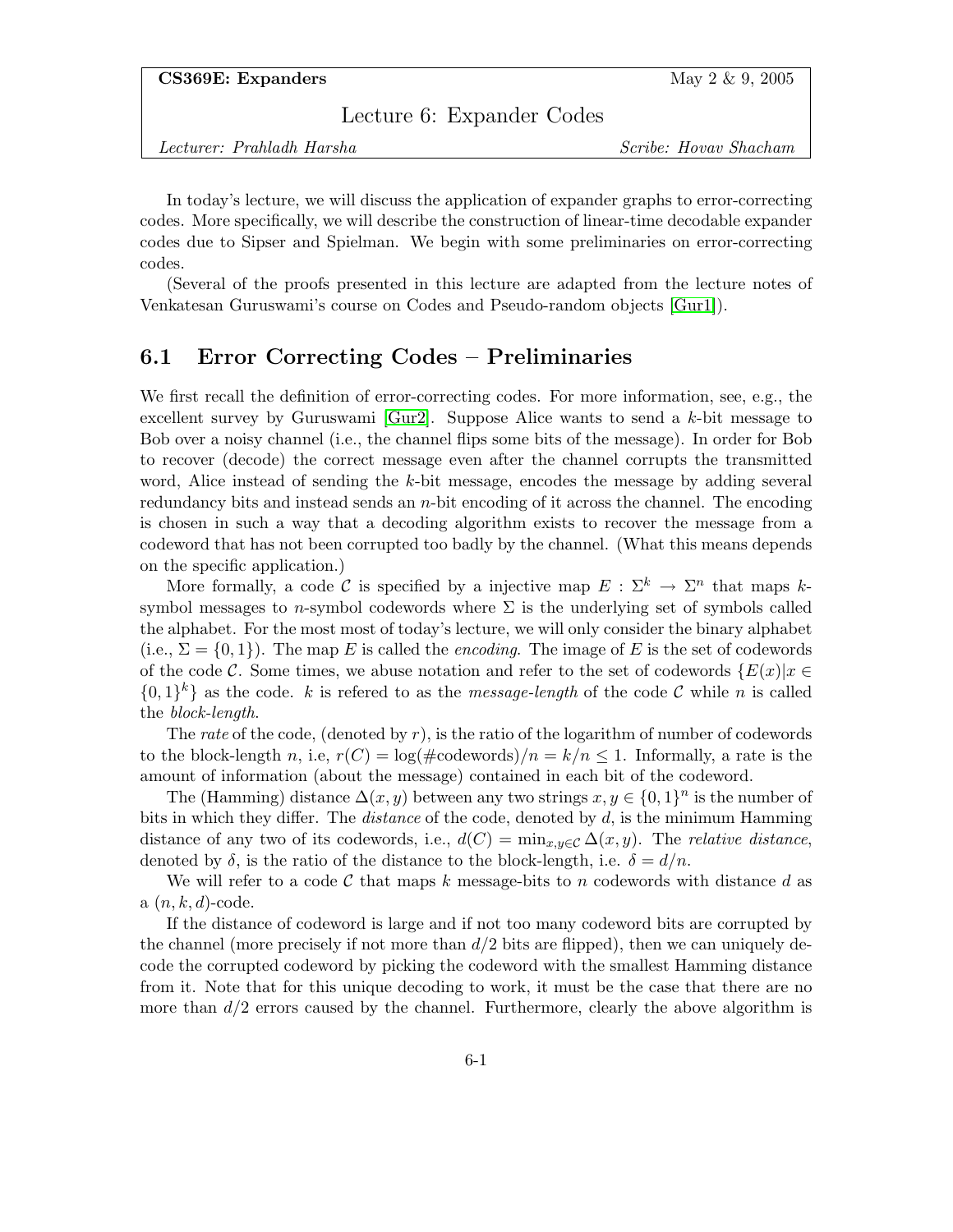not efficient as we need to search over the entire space  $\{0,1\}^n$  to find the nearest codeword. In today's lecture, we will describe a code (based on expanders) for which this decoding can be done efficiently (more precisely in time linear in the length of the codeword).

**Linear Code** A code C is *linear* if  $0^n$  is (a codeword) in C and if, whenever x and y are in C, so is  $x \oplus y^1$  $x \oplus y^1$ . Linear codes are usually defined in the more general setting when the underlying alphabet for the codeword is some finite field, however for the purpose of this lecture we will restrict ourselves to the binary alphabet  $\{0, 1\}$ . We refer to a linear code that maps k message bits to n codeword bits with distance d as a  $[n, k, d]$ -code.

It is an easy observation that , in a linear code, d equals the smallest Hamming weight of a non-zero codeword. A linear code can be described as an  $n \times k$  generator matrix C (such that  $Cm \in \{0,1\}^n$  is the codeword corresponding to a message  $m \in \{0,1\}^k$ ), or by an  $(n - k) \times n$  parity-check matrix H (such that  $x \in \{0, 1\}^n$  is a codeword whenever Hx equals  $0^{n-k}$ ). The existence of a generator matrix C immediately implies that the encoding time for linear codes is at most quadratic. The parity check-matrix  $H$  implies that a [n, k, d]-code can be described by the  $n - k = n(1 - r)$  linear constraints (i.e., the columns of  $H$ ) imposed on the codewords bits. Conversely, if a linear code is described by a set of t (consistent) linear equations, then the rate of the code is at least  $r \geq 1 - t/n$ .

A random  $[n, k, d]$ -linear code is formed by choosing a random  $n \times k$  generator matrix C of zeros and ones (where each entry is chosen to be either 0 or 1 with probability  $1/2$ ) and defining the code C accordingly (i.e, setting  $E(x) = Cx, \forall x \in \{0,1\}^k$ ). The Gilbert-Varshamov bound states that such a random linear code has (with high probability) distance δ if the block-length is at least  $n ≥ k/(1 - H(δ))$  where  $H(·)$  is the binary entropy function  $H(p) = p \log \left( \frac{1}{p} \right)$  $\frac{1}{p}$  + (1 – p) log  $\left(\frac{1}{1-p}\right)$ .

**Theorem 6.1** (Gilbert-Varshamov). Let  $\delta < \frac{1}{2}$ . If C is a random linear code with rate at  $most\ 1-H(\delta)$ , then

$$
Prob[d(\mathcal{C}) \ge \delta] = 1 - o(1).
$$

### 6.2 Expander based codes

We now present the expander codes of Sipser and Spielman [\[SS\]](#page-6-2). These expander codes have the advantage that the decoding process is very efficient, can be performed in linear time on a single processor or in  $\log n$  time by a parallel processor with *n*-machines. We describe the construction due to Zemor [Zem] which is a slight modification of the original construction of Sipser and Spielman [\[SS\]](#page-6-2)

#### $6.2.1$  Zémor Codes – construction

The family of expander codes is parametrized by a fixed-size code  $\mathcal C$  with some small blocklength d and a family expander graph  $\mathcal{G}_n$  on n vertices with constant degree d. The construction due to Zémor is specified by a process that converts a fixed-size code  $\mathcal C$  of block-length d and an expander graph G on n vertices and degree d into a new code  $\mathcal{Z} = \mathcal{Z}(\mathcal{C}, \mathcal{G})$  with

<span id="page-1-0"></span><sup>&</sup>lt;sup>1</sup>where  $\oplus$  refers to the bit-wise xor operation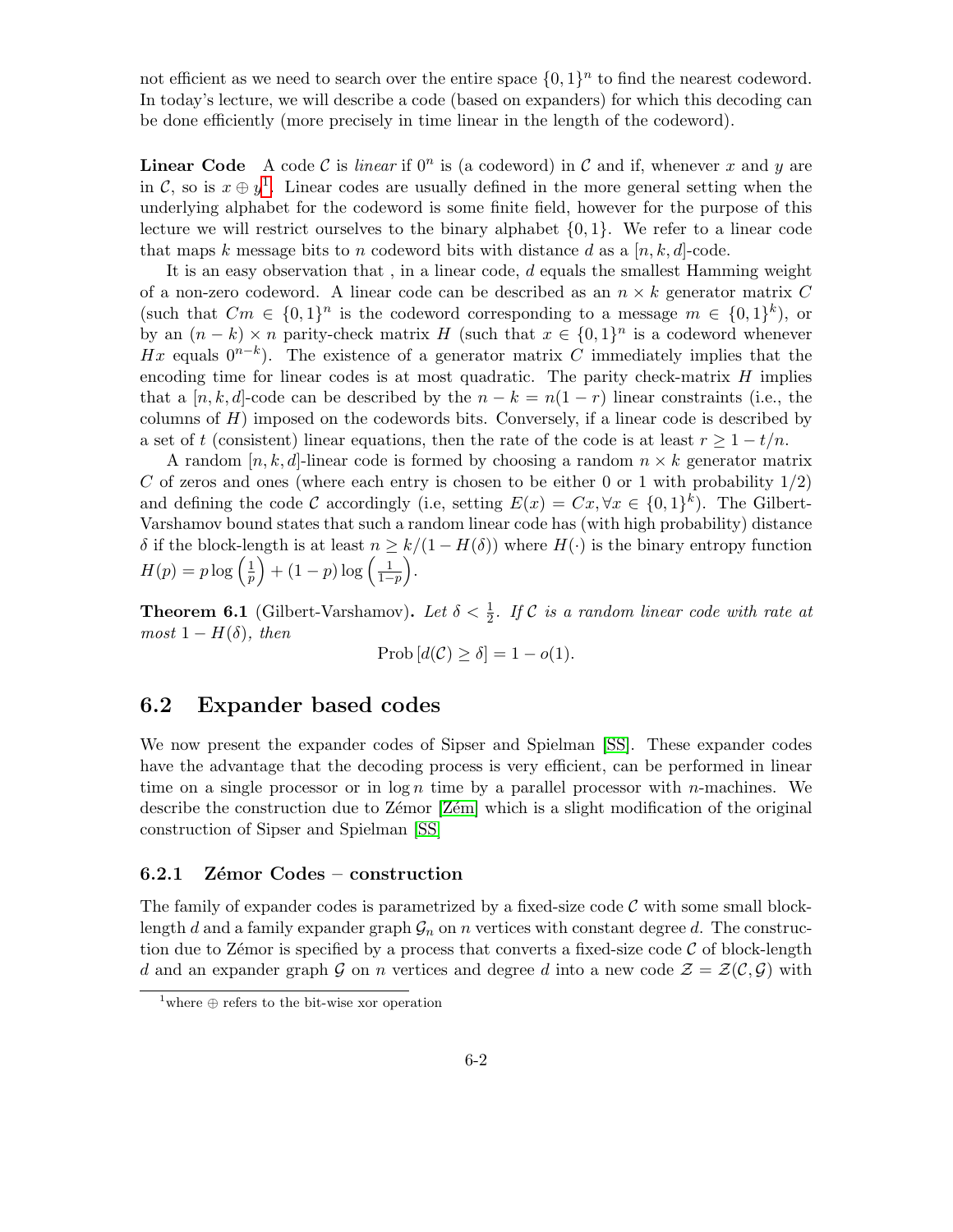block-length nd. The rate and distance of the new code  $\mathcal Z$  depend on the rate and distance r and  $\delta$  of C, and on the spectral expansion  $\lambda$  of G.

The construction proceeds as follows. Take the graph  $\mathcal{G} = (V, E)$ , and duplicate its vertex set V into left and right vertex sets L and R. For an edge  $e \in E$  with endpoints u and v in V, connect both  $u<sub>L</sub>$  in L to  $v<sub>R</sub>$  in R and  $v<sub>L</sub>$  in L to  $u<sub>R</sub>$  in R. This creates a d-regular 2n-vertex bipartite graph  $\mathcal{G}'$ . Since the graph  $G'$  is constructed from an expander G with spectral expansion  $\lambda$ , the expander mixing lemma can be applied to this graph. In other words, for all sets  $S \subset L$  and  $T \subset R$ , we have that

$$
\left| e(S,t) - d \frac{|S||T|}{n} \right| \le \lambda d \sqrt{|S||T|},
$$

where  $e(S, T)$  represents the number of edges between the sets S and T.

Now we will use the new graph  $\mathcal{G}'$  to describe codewords in  $\mathcal{Z}$ . These codewords are dn bits long, and  $\mathcal{G}'$  has dn edges. We will associate each bit position in the codeword with an edge in  $\mathcal{G}'$ . It is thus possible to consider a codeword x as an assignment of ones and zeroes to the edges in  $\mathcal{G}'$ . Moreover, for each vertex v (on either side) we can consider the d-bit restriction  $x_v$  of x to edges incident on v. For this purpose, we assume some canonical ordering among the edges incident on any vertex. If  $x \in \{0,1\}^{dn}$  and  $e_1, \ldots, e_d$  are the edges incident on vertex v, then  $x_v = (x_{e_1}, \ldots, x_{e_d}) \in \{0,1\}^d$ . Observe that this association also works if  $x$  is not a proper codeword: for example, if it has been corrupted by the channel.

Given these mappings, the code itself is actually quite simple. A bit string  $x \in \{0,1\}^{dn}$ is a codeword in Z if, for each vertex  $v \in L \cup R$ ,  $x_v$  is a codeword in C. Note that each edge label must satisfy constraints imposed by both its left and right endpoint.

If C is a linear code, then so is Z. The following theorem characterizes  $Z$  in terms of  $\mathcal C$  and  $\mathcal G$ .

**Theorem 6.2.** Suppose Cis a [d, rd,  $\delta d$ ]-code with rate  $r < 1/2$  and G is a d-regular expander on n vertices with spectral expansion  $\lambda < \delta$ . Then  $\mathcal{Z}(\mathcal{C}, \mathcal{G})$  is a  $[dn,(2r-1)dn,\delta(\delta-\lambda)dn]$ code.

*Proof.* It is clear that block length of  $\mathcal Z$  is dn.

The codes  $\mathcal C$  and  $\mathcal Z$  are linear, and so we can consider their rates in terms of constraints in their parity-check matrices. Since  $\mathcal C$  has block-length d and rate r, its parity-check matrix imposes at most  $d - rd = (1 - r)d$  constraints on codewords. These constraints are imposed in Z at each of the 2n vertices, so the total number of constraints in Z is at most  $2n(1 - r)d = (1 - (2r - 1))nd$ , and  $\mathcal{Z}$ 's rate is at least  $(2r - 1)$ .

Since  $\mathcal Z$  is linear, its distance equals the minimum Hamming weight of a non-zero codeword. Consider such a codeword x. Let X be the edges labeled 1 in x:  $X = \{e \mid x_e = 1\},\$ and let  $S$  and  $T$  be the sets of left- and right-hand vertices, respectively, on which edges in  $X$  are incident.

The degree of X with respect to vertices in S and T must be at least  $\delta d$ , since otherwise x would not locally be a  $\mathcal{C}\text{-codeword}$  at these vertices. With a factor of 2 to allow for the double-counting of edges, we have that

<span id="page-2-0"></span>
$$
|X| \ge \frac{\delta d}{2}(|S| + |T|) \tag{1}
$$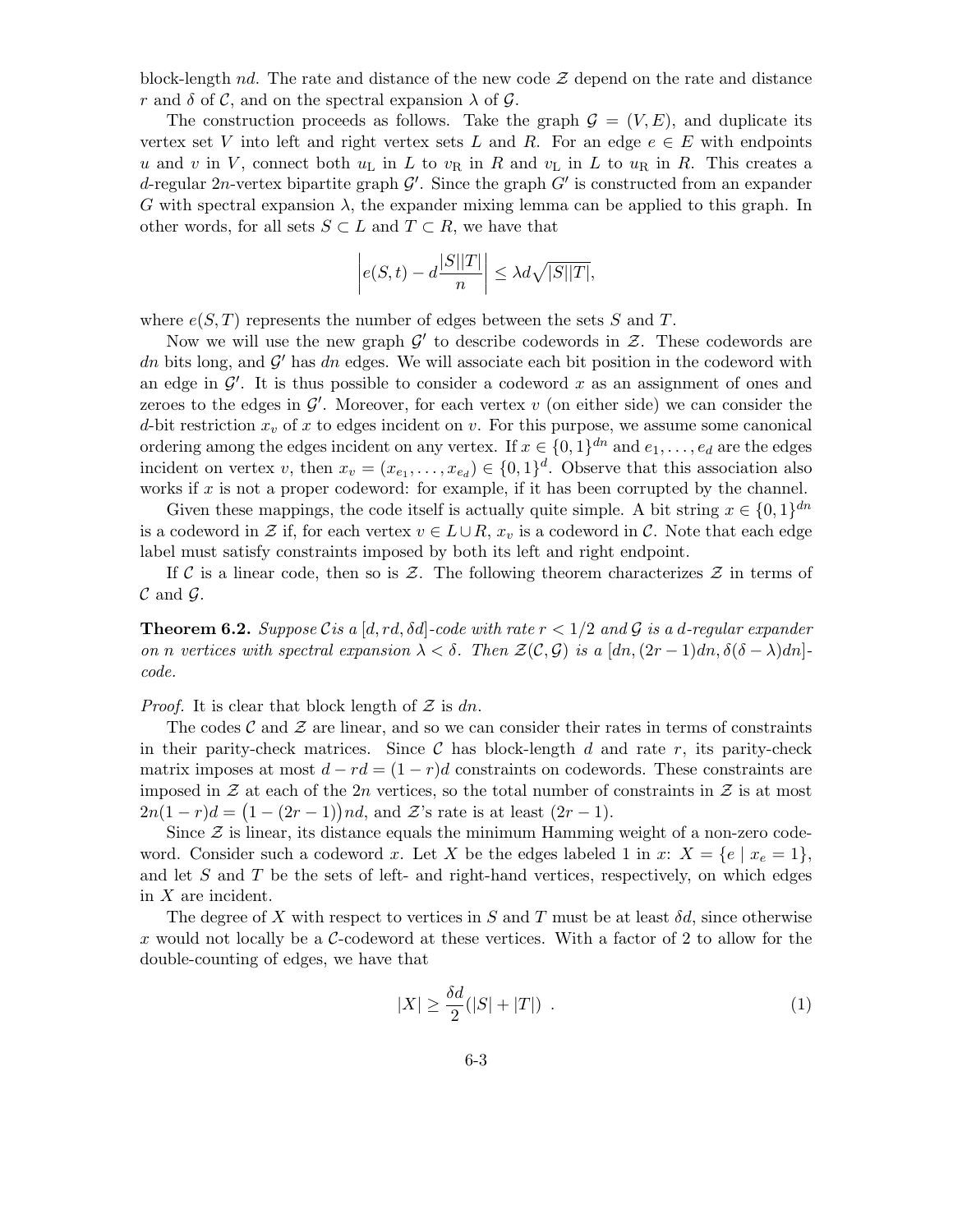However, by the Expander Mixing Lemma, we have

$$
|X| \le e(S,T) \le \frac{d}{n}|S||T| + \lambda d\sqrt{|S||T|} .
$$

Combining the inequalities and dividing out d yields

$$
\frac{\delta}{2}(|S|+|T|) < \frac{1}{n}|S||T| + \lambda \sqrt{|S||T|} \; .
$$

We can simplify this inequality by means of the following AM-GM inequality

<span id="page-3-2"></span>
$$
|S||T| \le \frac{(|S| + |T|)^2}{4} \tag{2}
$$

obtaining

<span id="page-3-0"></span>
$$
\frac{\delta}{2}(|S|+|T|) < \frac{1}{4n}(|S|+|T|)^2 + \frac{\lambda}{2}(|S|+|T|) \enspace ,
$$

or, after some algebra,

$$
|S| + |T| > 2n(\delta - \lambda) \tag{3}
$$

Substituting [3](#page-3-0) into [\(1\)](#page-2-0) shows that Z's distance is at least  $\delta(\delta - \lambda)dn$ , as required.  $\Box$ 

### 6.2.2 Decoding Algorithm

We now consider how one might decode corrupted codewords in the code  $\mathcal{Z}(C, G)$ . The algorithm we give has the considerable advantage of being local: at each round, algorithm choices at a node depend only values local to that node. In a distributed or multi-processing environment, these local choices can all be made in parallel. It will be evident from the algorithm below, how the decoding can be implemented in  $O(\log n)$  time on a parallel machine with n machines. To obtain a linear-time decoding algorithm (on a single machine), a little more book-keeping is necessary. However, for today's lecture, we will ignore this book-keeping (the details of which can be found in [\[BZ\]](#page-6-4)).

<span id="page-3-1"></span>**Algorithm 6.1** (Local Decoding for  $\mathcal{Z}(\mathcal{C}, \mathcal{G})$ ). The algorithm is given as input a corrupted codeword x, interpreted as consisting of corrupted local codewords  $x_v$  at vertices v in the left or right vertex sets L and R. It corrects these codewords locally as follows.

- 1. Set  $V_0 \leftarrow L$
- 2. Set  $i \leftarrow 0$
- 3. while there exists a vertex v such that  $x_v \notin \mathcal{C}$  do:
	- (a) For each  $v \in V_i$  such that  $x_v \notin \mathcal{C}$ , decode  $x_v$  to nearest codeword in  $\mathcal{C}$
	- (b) If  $V_i = L$ , set  $V_{i+1} \leftarrow R$ , otherwise set  $V_{i+1} \leftarrow L$ .
	- $(c) \text{ set } i \leftarrow i + 1$
- 4. Return x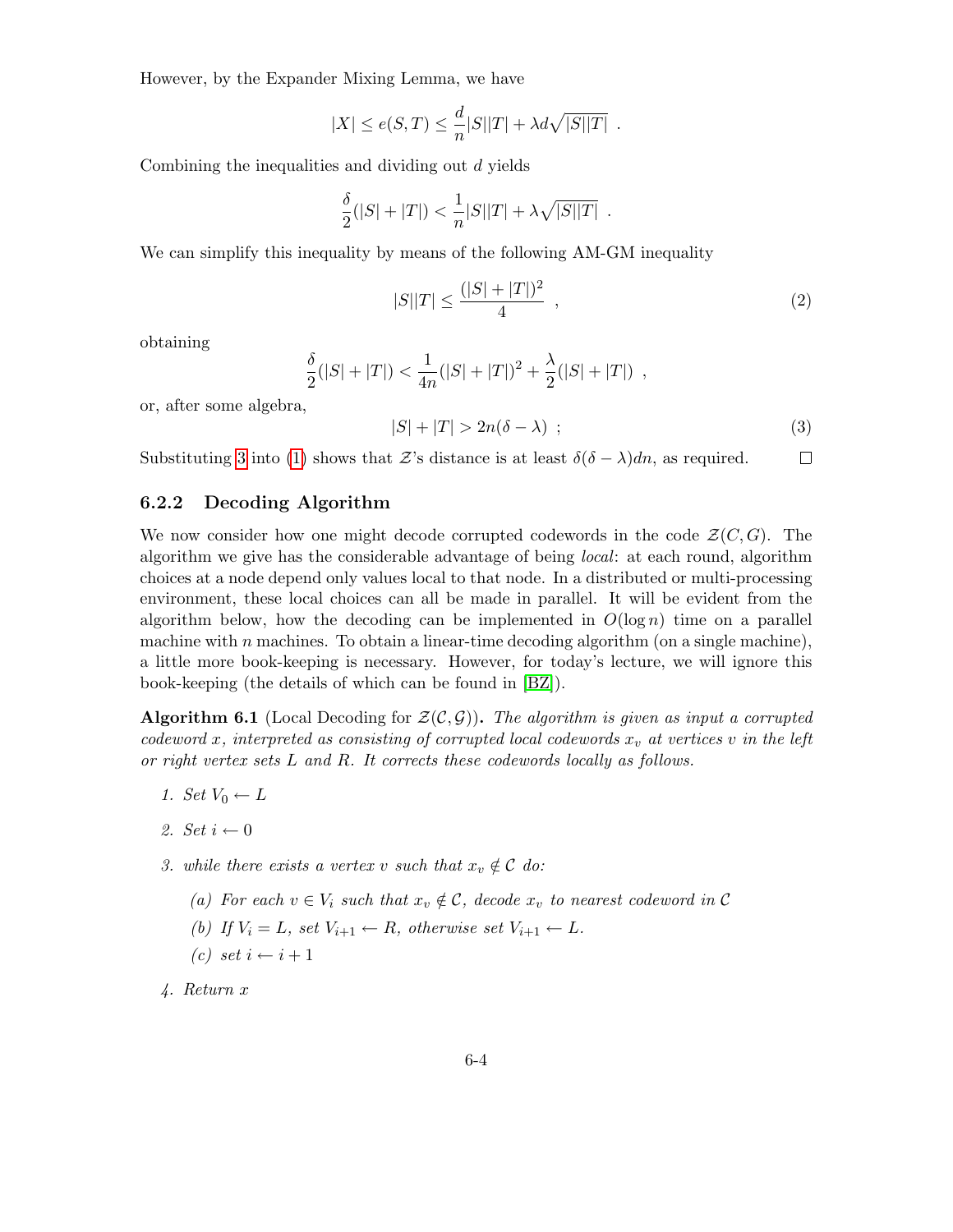Since all the choices in any single round of the algorithm can be carried out in parallel, we will analyze the algorithm in terms of the number of rounds before it converges on a codeword. In particular, we obtain the following theorem, parametrized on  $\alpha$ , which can take values between 0 (faster convergence, but corrects less noise) and 1 (slower, but corrects more).

**Theorem 6.3.** Suppose C is a [d, rd,  $\delta d$ ]-code and G is a d-regular expander on n vertices with spectral expansion  $\lambda < \delta/3$ . Then for all  $\alpha, 0 \leq \alpha \leq 1$ , the decoding algorithm given in Algorithm [6.1](#page-3-1) corrects  $\alpha_2^{\delta}$  $\frac{\delta}{2}(\frac{\delta}{2}-\lambda)dn$  errors in  $O\left(\frac{\lg n}{\lg(2-\delta)}\right)$  $rac{\lg n}{\lg(2-\alpha)}$  rounds.

*Proof.* Because  $\mathcal{Z}$  is linear, we can, wlog, assume that the closet codeword to the corrupted codeword x is the all-zeros codeword. Denote the working word after i rounds by  $x^{(i)}$ . Thus,  $x^{(0)}$  represents the initial corrupted codeword. Let  $E^{(i)}$  be the edges labeled 1 after i rounds:

$$
E^{(i)} = \left\{ e \mid x_e^{(i)} = 1 \right\} ,
$$

Thus,  $E^{(i)}$  represents the codeword bits that haven't been decoded correctly after i rounds. Let  $S^{(i)}$  be the vertices in the set  $V_{i-1}$  (i.e., left or right side depending on i) with edges in  $E^{(i)}$ , i.e., the vertices that have not yet correctly decoded at the end of the *i* rounds.

$$
S^{(i)} = \left\{ v \in V_{i-1} \mid E_v \cap E^{(i)} \neq \emptyset \right\} .
$$

where  $E_v$  represents the set of edges incident on  $v$ .

By a series of claims, we will show a geometric decline in the size of  $S^{(i)}$ ,

$$
|S^{(i+1)}| < \frac{|S^{(i)}|}{2 - \alpha} \enspace,
$$

proving the theorem.

We first make some observations:

- Every edge in  $E^{(i)}$  has at least one endpoint in  $S^{(i)}$ .
- With respect to  $E^{(i)}$ , every vertex in  $S^{(i+1)}$  has degree at least  $\delta d/2$ , since otherwise the vertex would have been locally decoded to the zero codeword in the  $(i+1)$ <sup>th</sup> round.

Claim 6.4.  $|S^{(1)}| \le \alpha(\frac{\delta}{2} - \lambda)n$ .

*Proof.* By assumption,  $|E^{(0)}| \le \alpha \frac{\delta}{2}$  $\frac{\delta}{2}(\frac{\delta}{2} - \lambda)dn$ . By the observations above,  $|E^{(0)}| \ge |S^{(1)}|\frac{\delta d}{2}$  $\frac{6}{2}$ ; adjoining the two inequalities proves the claim.

Claim 6.5. If  $\delta > 3\lambda$  and  $|S^{(i)}| < \alpha(\frac{\delta}{2} - \lambda)n$ , then  $|S^{(i+1)}| < \frac{|S^{(i)}|}{2-\alpha}$  $\frac{3^{(1)}-1}{2-\alpha}$ .

*Proof.* Consider the edge set  $E(S^{(i)}, S^{(i+1)})$ . This set certainly includes all edges in  $E^{(i)}$ between  $S^{(i)}$  and  $S^{(i+1)}$ , and these number (by the observation) at least  $\frac{\delta d}{2} |S^{(i+1)}|$ . Thus we have

$$
e(S^{(i)}, S^{(i+1)}) \ge \frac{\delta d}{2} |S^{(i+1)}|
$$
.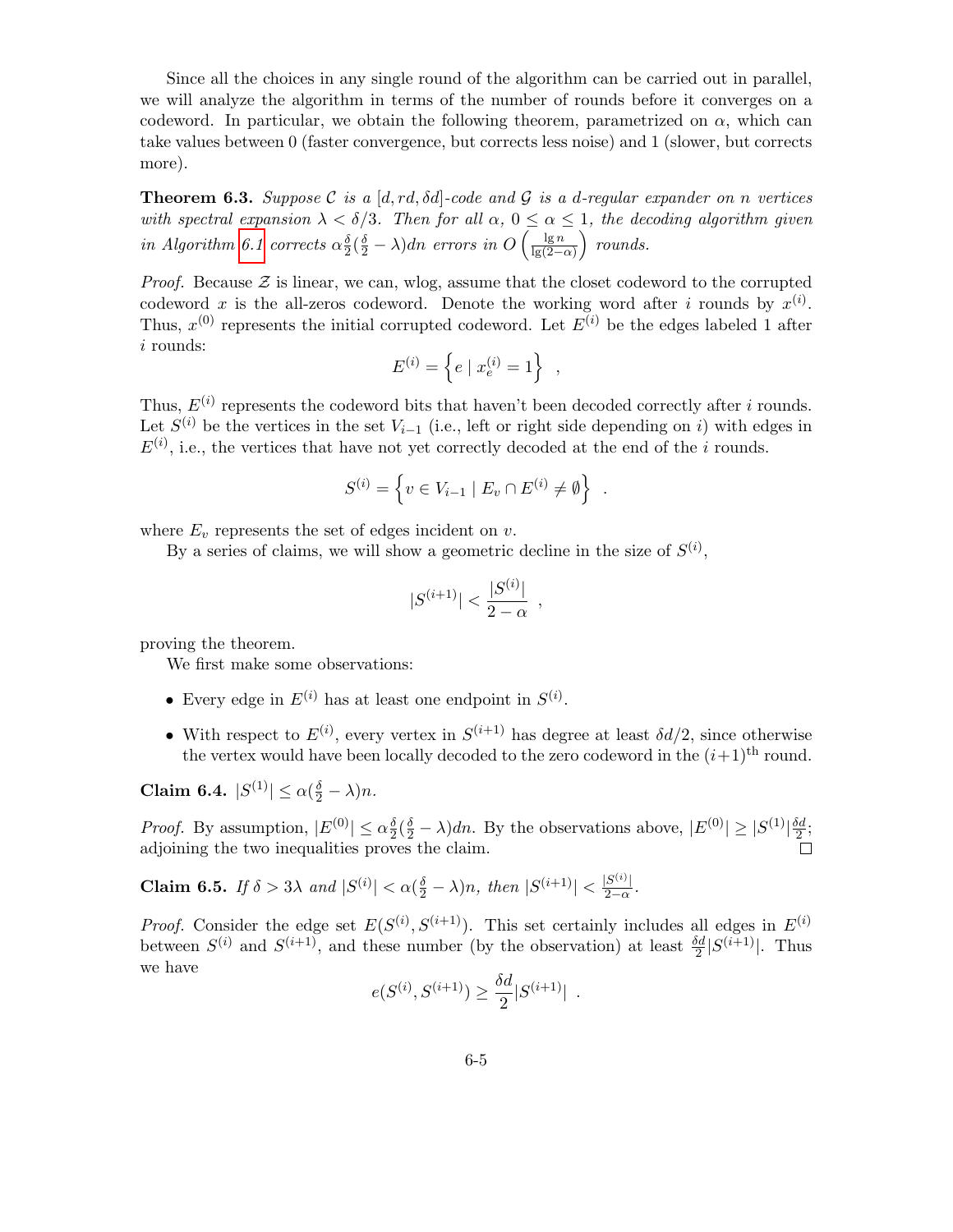By the Expander Mixing Lemma, however, we have

$$
e(S^{(i)}, S^{(i+1)}) \leq \frac{d|S^{(i)}||S^{(i+1)}|}{n} + \lambda d\sqrt{|S^{(i)}||S^{(i+1)}|}.
$$

Combining these inequalities, we obtain

$$
\frac{\delta d}{2}|S^{(i+1)}| \le \frac{d|S^{(i)}||S^{(i+1)}|}{n} + \lambda d\sqrt{|S^{(i)}||S^{(i+1)}|} ,
$$

and, using the AM-GM inequality [\(2\)](#page-3-2) with  $S = S^{(i)}$  and  $T = S^{(i+1)}$ ,

$$
\frac{\delta d}{2}|S^{(i+1)}| < \frac{d|S^{(i)}||S^{(i+1)}|}{n} + \frac{\lambda d}{2}(|S^{(i)}| + |S^{(i+1)}|) \enspace .
$$

Applying the claim precondition  $|S^{(i)}| < \alpha(\frac{\delta}{2} - \lambda)n$  to the first summand gives

$$
\frac{\delta d}{2}|S^{(i+1)}| < \alpha d(\frac{\delta}{2} - \lambda)|S^{(i+1)}| + \frac{\lambda d}{2}(|S^{(i)}| + |S^{(i+1)}|) \enspace ,
$$

which we can rearrange as

<span id="page-5-0"></span>
$$
(\delta - \alpha(\delta - 2\lambda) - \lambda)|S^{(i+1)}| < \lambda|S^{(i)}| \tag{4}
$$

 $\Box$ 

Using the other claim precondition,  $\delta > 3\lambda$ , we see that

$$
\delta - \alpha(\delta - 2\lambda) - \lambda = (1 - \alpha)(\delta - 2\lambda) + \lambda > (1 - \alpha)\lambda + \lambda = (2 - \alpha)\lambda,
$$

which, applied to [\(4\)](#page-5-0), gives  $(2 - \alpha)|S^{(i+1)}| < |S^{(i)}|$ , which proves the claim.

We have thus shown a geometric decline in the size of  $S^{(i)}$ ; Expressed in terms of  $|S^{(1)}|$ ,  $|S^{(i)}|$  drops exponentially as  $1/(2-\alpha)^i$ , and the algorithm will complete in  $O\left(\frac{\lg n}{\log(2-\alpha)}\right)$  $rac{\lg n}{\lg(2-\alpha)}$ rounds.

The above code and decoding algorithm, together with explicit constructions for  $\mathcal C$  and  $\mathcal{G}$ , give the following general theorem. We choose  $\mathcal{C}$  to be a fixed-size linear code satisfying the Gilbert-Varshamov bound and G to be a family of Ramanujan graphs with  $\lambda \approx 1/\sqrt{d}$ (in fact, any family of expander graphs with  $\lambda = 1/\rho(d)$  will suffice.

<span id="page-5-1"></span>**Theorem 6.6** (Sipser and Spielman; Zémor). For all  $0 < \delta, \epsilon < 1$  such that  $1-2H($ √  $\delta, \epsilon < 1$  such that  $1-2H(\sqrt{\delta}) < 1$ , there exists an explicit family of codes with rate  $1-2H(\sqrt{\delta})$  and relative distance  $\delta-\epsilon$ , with a decoding algorithm that corrects  $\delta/4 - \epsilon$  errors in  $O(\lg n)$  rounds, where n is the block-length of the code and  $H(\cdot)$  is the binary entropy function.

### 6.2.3 Expander codes with nearly optimal rate

The condition  $1 - 2H($ √  $\delta$ ) < 1 in Theorem [6.6](#page-5-1) allows for only codes with relative distance  $\delta$  < 0.0121 and thus allows error-recovery from a small fraction  $\approx$  1% of errors. Expanders and the expander mixing lemma can be used again (!!) to improve the relative distance to  $1/2-\epsilon$  and linear-time decoding upto  $1/4-\epsilon$  fraction of errors at the cost of increasing the alphabet size from binary to a large constant depending on  $\epsilon$ . This construction is due to Guruswami and Indyk [\[GI\]](#page-6-5).